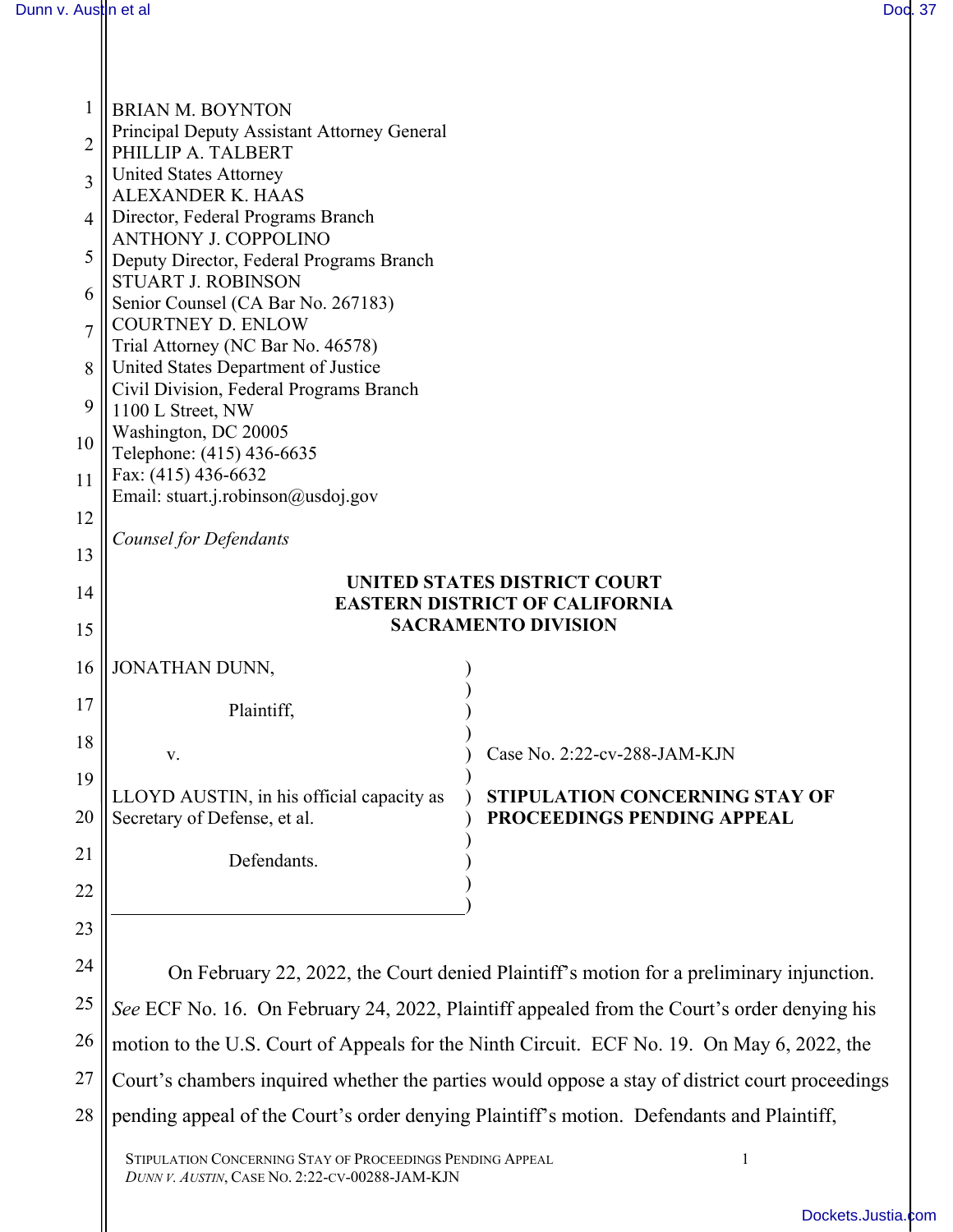| 1              | through counsel, hereby stipulate that they do not oppose a stay of district court proceedings |                                                                        |
|----------------|------------------------------------------------------------------------------------------------|------------------------------------------------------------------------|
| $\overline{2}$ | pending appeal.                                                                                |                                                                        |
|                |                                                                                                |                                                                        |
| 3              | IT IS SO STIPULATED.                                                                           |                                                                        |
| 4              |                                                                                                |                                                                        |
| 5              | Dated: May 9, 2022                                                                             | Respectfully submitted,                                                |
| 6              |                                                                                                |                                                                        |
| 7              |                                                                                                | <b>BRIAN M. BOYNTON</b><br>Principal Deputy Assistant Attorney General |
| 8              |                                                                                                |                                                                        |
| 9              |                                                                                                | PHILLIP A. TALBERT                                                     |
| 10             |                                                                                                | <b>United States Attorney</b>                                          |
|                |                                                                                                | <b>ALEXANDER K. HAAS</b>                                               |
| 11             |                                                                                                | Director, Federal Programs Branch                                      |
| 12             |                                                                                                | <b>ANTHONY J. COPPOLINO</b>                                            |
| 13             |                                                                                                | Deputy Director, Federal Programs Branch                               |
| 14             |                                                                                                | /s/ Stuart J. Robinson                                                 |
| 15             |                                                                                                | <b>STUART J. ROBINSON</b>                                              |
| 16             |                                                                                                | Senior Counsel (CA Bar No. 267183)<br><b>COURTNEY D. ENLOW</b>         |
|                |                                                                                                | Trial Attorney (NC Bar No. 46578)                                      |
| 17             |                                                                                                | United States Department of Justice                                    |
| 18             |                                                                                                | Civil Division, Federal Programs Branch<br>1100 L Street, NW           |
| 19             |                                                                                                | Washington, DC 20005                                                   |
| 20             |                                                                                                | Telephone: (415) 436-6635                                              |
| 21             |                                                                                                | Fax: (415) 436-6632<br>Email: stuart.j.robinson@usdoj.gov              |
| 22             |                                                                                                |                                                                        |
|                |                                                                                                | <b>Counsel for Defendants</b>                                          |
| 23             |                                                                                                | S/ Thomas Molloy<br>Thomas Molloy, SBN 325068                          |
| 24             |                                                                                                | 1125 Wedgewood Drive,                                                  |
| 25             |                                                                                                | Woodway, TX 76712<br>$(760)$ 799-7742                                  |
| 26             |                                                                                                | Counsel for Plaintiff                                                  |
| 27             |                                                                                                |                                                                        |
| 28             |                                                                                                |                                                                        |

STIPULATION CONCERNING STAY OF PROCEEDINGS PENDING APPEAL 2 *DUNN V. AUSTIN*, CASE NO. 2:22-CV-00288-JAM-KJN